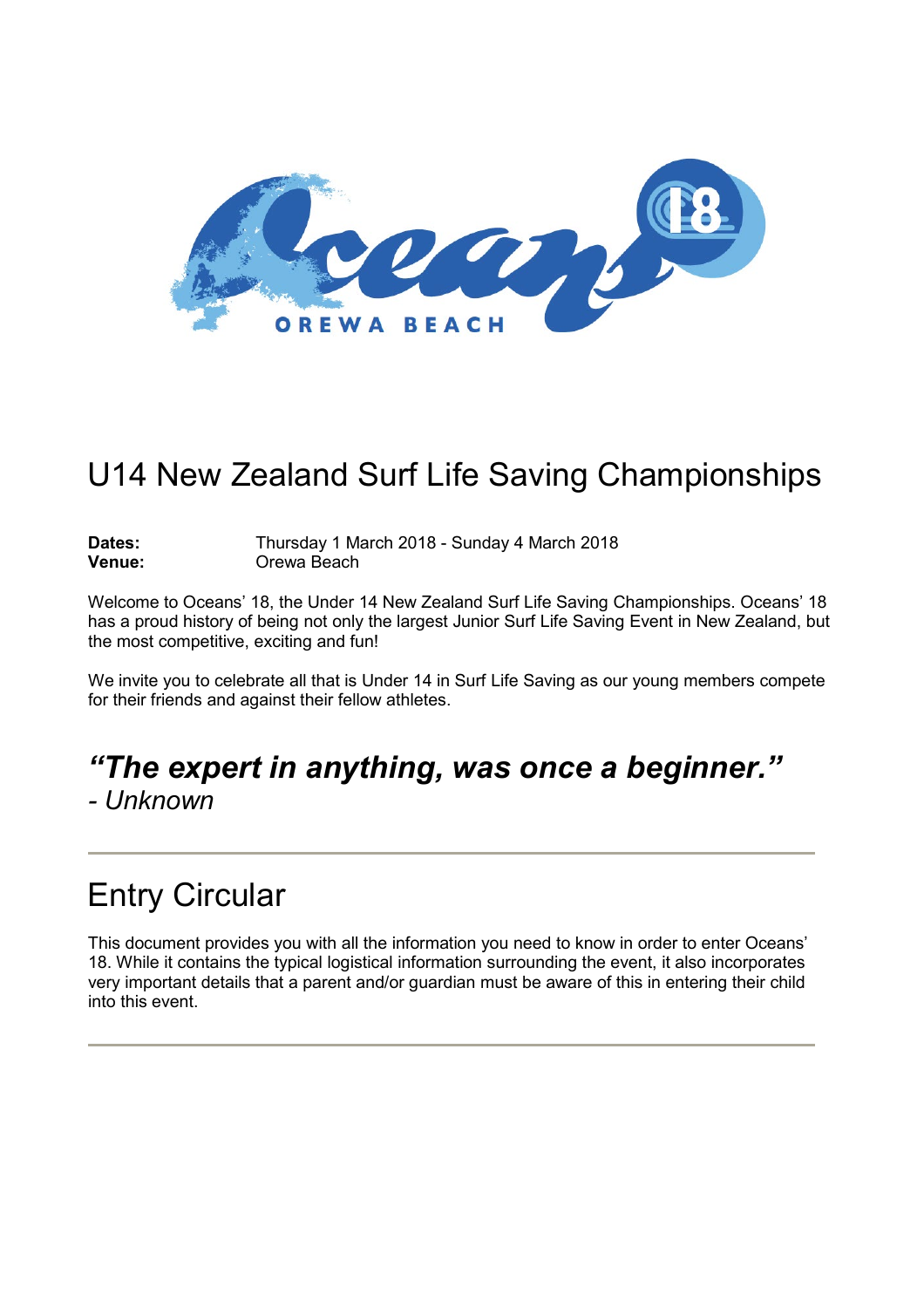# **Entry Information**

| <b>Entry Fee:</b>     | \$105.00 inclusive of GST (Clubs will be invoiced directly)        |
|-----------------------|--------------------------------------------------------------------|
| <b>Entry Process:</b> | Entries may be made using the new SLSNZ Online Event Entry System. |
|                       | Your club has access to this system and will process your entries. |
| <b>Entries Open:</b>  | 9 December 2017 - 5:00am                                           |
| <b>Entries Close:</b> | 15 February 2017 - 12:00am                                         |

### **Eligibility of Competitors:**

This competition is open to any SLSNZ member. Without the following details your members will not be eligible to compete nor will they be able to be entered through the online entry system.

- a) Current Members
- b) Have a DOB recorded on the SLSNZ Database.
- c) Have a PRIMARY membership with the club they intend to compete for.
- d) Hold a 200m Safety Badge to compete in all water events (Section 6, Junior Surf Manual, October 2015).
- e) Team substitutes must be registered in some capacity in the event (see notes below)

SLSNZ reserve the right to limit the number of competitors per event.

#### **Team Substitutes:**

As stated in (e) above all team substitutes must be registered in some capacity in the competition. This means that if an athlete is competing in any event for example the surf race they are registered for the event. In some instances clubs have to substitute members for their team events which can be problematic if the person who is the substitute is not competing in any other event.

#### **Therefore any potential substitutes (who are not already competing) must be entered into events:**

- **Substitute Beach Team Events (Doesn't require a 200m Safety Badge), and/or**
- **Substitute Water Team Events (Require a 200m Safety Badge).**

This is to allow fairness to all by ensuring that all eligibility criteria are met.

#### **Age group:**

Age group is determined by the competitor's age at midnight on 30<sup>th</sup> September 2017. For example, if you were 11 on the  $30<sup>th</sup>$  September 2017, you are eligible to compete in the U12 division**.**

All athletes must be a minimum of 10 years of age at 1<sup>st</sup> October 2017 to compete in this event. Please note this has been an addition to the rules in the past two years to gain consistency across the board.

For all **Individual Events** the age groups which athletes will compete in are: U11, U12, U13, U14. Athletes are only allowed to compete in one age group the entire event and cannot race up.

| Event:              | Age Group:                                                             | Gender:         |
|---------------------|------------------------------------------------------------------------|-----------------|
| Sprint              | U11, U12, U13 or U14 (An athlete can only compete in<br>one age group) | Male and Female |
| Flags               | U11, U12, U13 or U14 (An athlete can only compete in<br>one age group) | Male and Female |
| <b>Run Swim Run</b> | U11, U12, U13 or U14 (An athlete can only compete in<br>one age group) | Male and Female |
| Surf Race           | U11, U12, U13 or U14 (An athlete can only compete in<br>one age group) | Male and Female |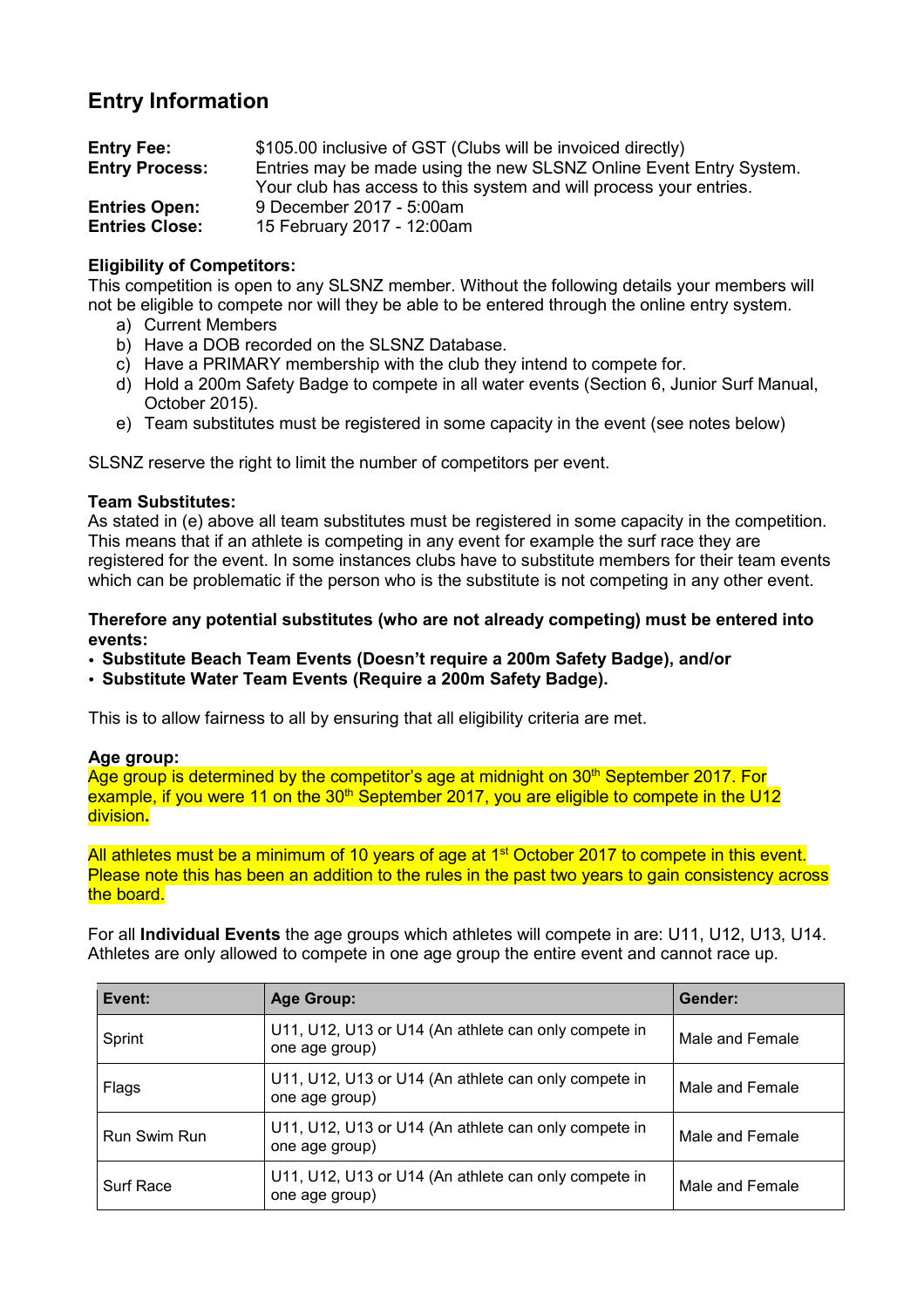| Diamond Race      | U11, U12, U13 or U14 (An athlete can only compete in<br>one age group) | Male and Female |
|-------------------|------------------------------------------------------------------------|-----------------|
| <b>Board Race</b> | U11, U12, U13 or U14 (An athlete can only compete in<br>one age group) | Male and Female |

For all **Team Events** the age groups which athletes will compete in do vary slightly due to some events encompassing two age groups. However, the underlying principle is that you cannot race up an age group. To provide some clarity, some examples have been listed below:

E.g. A club has a beach relay team in the U14 race, it may only have U14 athletes in the team of 4.

E.g. A club has a board relay team in the U12 race, it may only have a mixture of U11 and U12 *athletes in the team of 3.*

E.g. A club has a tube rescue team in the U14 race, it may only have U13 and U14 athletes in the *team of 2.*

| Event:                            | <b>Age Group:</b>                                                                                 | Gender:                                                                                                                         |
|-----------------------------------|---------------------------------------------------------------------------------------------------|---------------------------------------------------------------------------------------------------------------------------------|
| Beach Relay                       | U11, U12, U13 or U14 (An athlete<br>can only compete in one age<br>group)                         | Mixed (2 Male, 2 Female)                                                                                                        |
| 2km Beach Relay                   | U14 (maximum of one athlete from<br>each U11, U12, U13 and U14)                                   | Mixed (2 Male, 2 Female)                                                                                                        |
| <b>Board Relay</b>                | U12 (including U11) or U14<br>(including U13) (An athlete can only  <br>compete in one age group) | Male and Female                                                                                                                 |
| Grand Cameron Relay (6<br>Person) | U12 (including U11) or U14<br>(including U13) (An athlete can only<br>compete in one age group)   | Mixed (1 Male Runner, 1 Female Runner,<br>1 Male Swimmer, 1 Female Swimmer, 1<br>Male Board Paddler, 1 Female Board<br>Paddler) |
| <b>Tube Rescue</b>                | U14 (including U13) (An athlete can<br>only compete in one age group)                             | Male and Female                                                                                                                 |
| <b>Board Rescue</b>               | U14 (including U13) (An athlete can<br>only compete in one age group).                            | Male and Female                                                                                                                 |

Please note:

- The events listed are dependent upon the number of entries and surf/weather conditions.
- This season, we will be limiting clubs to four entries for each age group in the Tube Rescue and Board Rescue events.
- However, once entries have closed we will be reviewing the total entries from each club and reserve the right to offer a club with high levels of participants to enter additional teams in these events.

# **Event Rules**

Oceans' 2018 is a sanctioned SLSNZ event and therefore comes under the jurisdiction of the Surf Sports Competition Manual. Therefore, as per **Introduction** (a) the rules have been amended to fit the purposes of Oceans' 2018.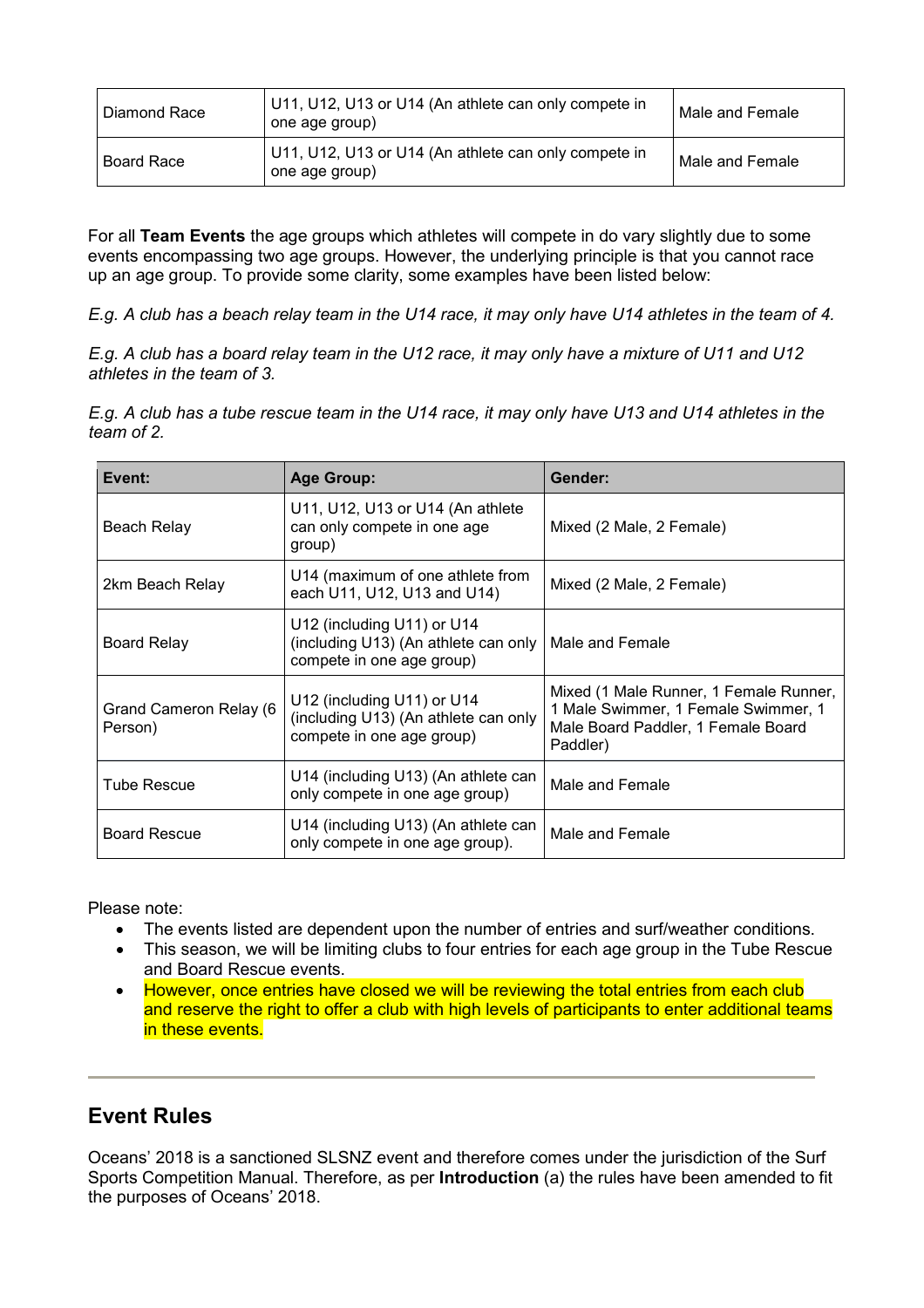The event will be conducted under the rules contained in the following documents:

- SLSNZ [Constitution](http://www.surflifesaving.org.nz/organisation/about-us/management-documents/)
- SLSNZ [Regulations](http://www.surflifesaving.org.nz/organisation/about-us/management-documents/)
- SLSNZ Code of [Conduct](http://www.surflifesaving.org.nz/organisation/about-us/management-documents/)
- SLSNZ Sport [Policies](http://www.surflifesaving.org.nz/sport/about-us/sport-policies/)
- SLSNZ Surf Sport [Competition](http://www.surflifesaving.org.nz/sport/about-us/surf-sport-manual/) Manual, including any additional amendments.
- SLSNZ Equipment [Specifications](http://www.surflifesaving.org.nz/sport/about-us/sport-documents/) Manual
- Any additional requirements as communicated by the Event Management

#### **Starting Procedure**

The starting procedure for all water events will be a two start call. The first call will be, "You are in the hands of the starter". The second call will be the start command.

The starting procedure for the Beach Flags will be as per the Surf Sport Manual.

#### **Disqualifications**

Any competitor making a break shall be disqualified. If a competitor leaves their position on the starting line mark after the command "Competitors ready" and before the signal to commence, this shall be considered a break and a disqualification incurred, except for Beach Flags where the competitor shall be eliminated at that point.

If one competitor breaks, other competitors are inclined to follow. Any competitor who does follow is not deemed to have false started.

#### **Protests**

There will be no protests accepted at this event. The Event Referee, Deputy Referee and Arena Referees will operate in accordance with the current rules but with an over-arching "fair play" approach.

However, if a Team Manager wishes to raise a concern, they are entitled to raise it with the relevant Arena Referee. The Arena Referee has the ultimate discretion to pursue the query or concern as they deem necessary. Any decision the Arena Referee reaches is not subject to appeal. The Arena Referee is entitled to consult the Event Referee or Deputy Event Referee where necessary.

#### **Diamond Event**

The Diamond events will always begin with the swim leg, followed by the board leg.

# **Event Programming**

**Thursday 1 March 2018**

The Draft Programme can be found in Appendix One [here.](http://www.surflifesaving.org.nz/calendar/2018/march/u14-new-zealand-surf-life-saving-championships-(oceans18)/) Please note that the Draft Programme is subject to change due to a dependence upon the number of entries and surf/weather conditions.

| <b>INUISORY 1 MATCH 2018</b><br>Warm Up Start Time:<br><b>Marshalling Start Time:</b><br><b>Start Time:</b> | Not Applicable<br>9:30am<br>10:00am | High Tide:<br>Low Tide: | 7:31am<br>1:34 <sub>pm</sub> |
|-------------------------------------------------------------------------------------------------------------|-------------------------------------|-------------------------|------------------------------|
| Friday 2 March 2018<br>Warm Up Start Time:<br><b>Marshalling Start Time:</b><br><b>Start Time:</b>          | 7:00am<br>7:30am<br>8:00am          | High Tide:<br>Low Tide: | 8:25am<br>$2:29$ pm          |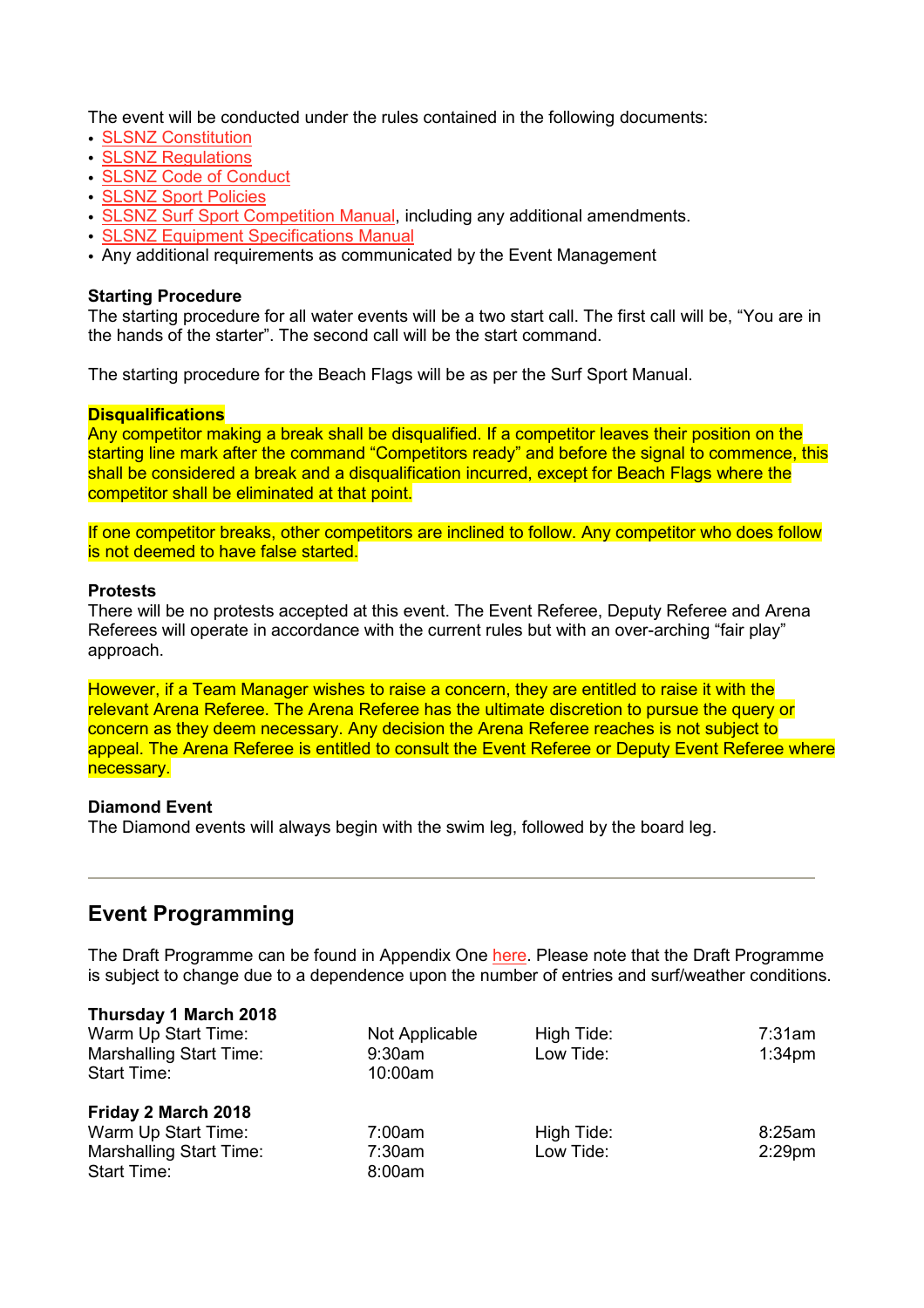| 7:00am | High Tide: | $9:16$ am          |
|--------|------------|--------------------|
| 7:30am | Low Tide:  | 3:20 <sub>pm</sub> |
| 8:00am |            |                    |
|        |            |                    |
|        |            |                    |
| 7:00am | High Tide: | 10:05am            |
| 7:30am | Low Tide:  | $4:09$ pm          |
|        |            |                    |

#### **Event Draws:**

 $\sim$   $-$ 

A full and final event programme will be developed following the close of entries. The final event starter lists will be emailed to Team Managers on Friday 23 February 2018.

Please note that Event Management and Officials reserve the right not to hold events for any competitor. If your competitor is not on the line ready then they will not start in that heat, semi, or final. While automatic scratching will be implemented, if you do have knowledge of these before the event it will assist the event management considerably.

Event Management and Officials also reserve the right to limit the number of competitors per event.

### **Site Plan**

The draft Site Plan can be found in Appendix Two [here.](http://www.surflifesaving.org.nz/calendar/2018/march/u14-new-zealand-surf-life-saving-championships-(oceans18)/)

Please note that the Site Plan is subject to change due to a dependence upon the number of entries and surf/weather conditions.

# **Code of Conduct**

The organisers also reserve the right to exclude competitors from further competition for poor or 'un sportsman like' behaviour. This also applies to parents, managers and supporters.

To view the SLSNZ Code of Conduct click [here.](http://www.surflifesaving.org.nz/organisation/about-us/management-documents/)

# **Event Photography**

Applications need to be made to the Event Manager to gain access to the Competition Arenas in order to use cameras or video devices. Applications need to be made prior to the start of the event and must be submitted by the 15 February 2018. The Application Form can be found in Appendix Four [here.](http://www.surflifesaving.org.nz/calendar/2018/march/u14-new-zealand-surf-life-saving-championships-(oceans18)/)

Only applications from Surf Life Saving Members and Media Agencies will be accepted for consideration (No public or non-members will be given access to the Competition Arenas to take photos, this includes parents of members who do not hold a membership themselves).

If access is gained then a Lanyard and Vest will be issued and must be worn at all times.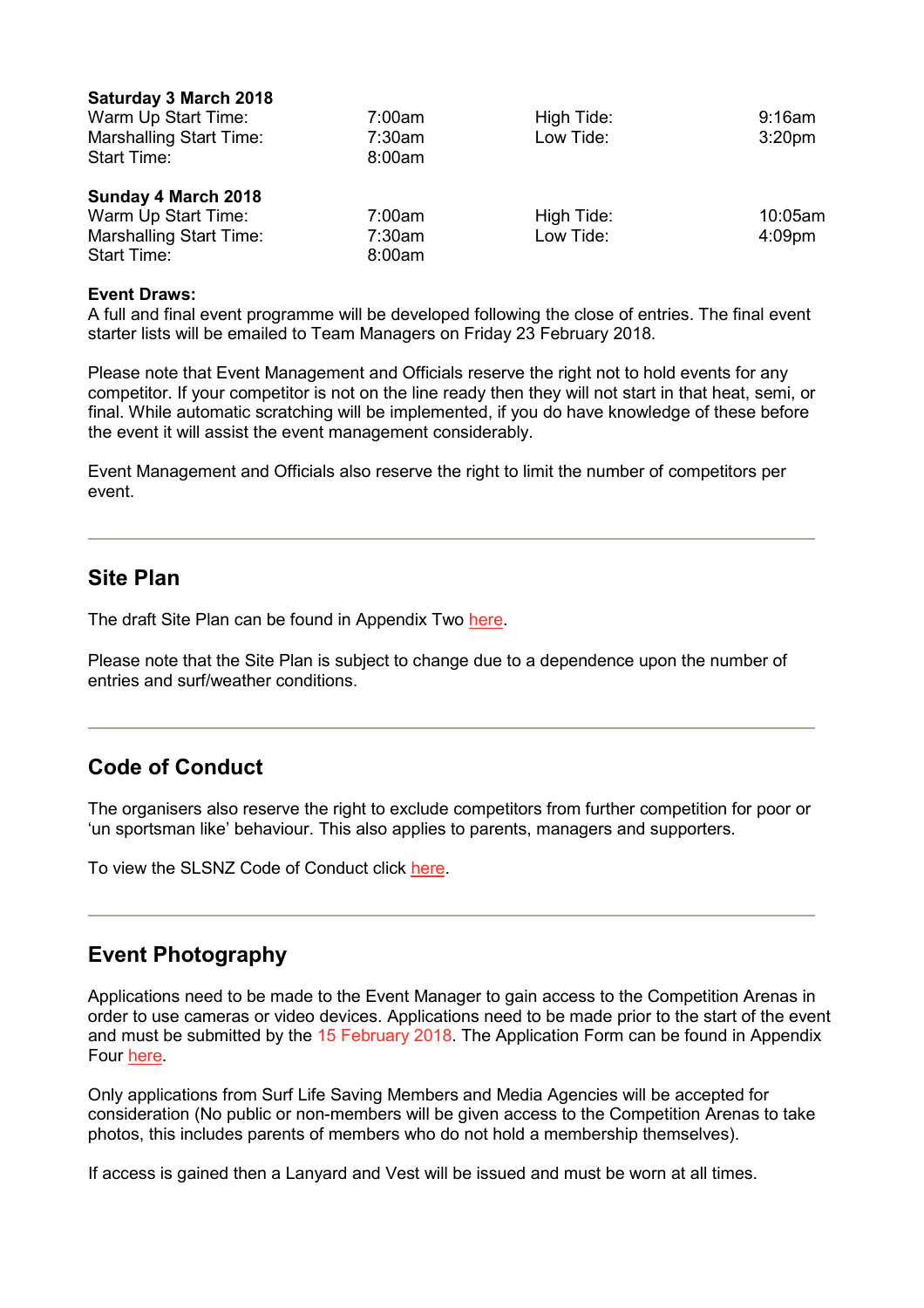SLSNZ reserves the right to refuse access to the arenas.

By entering this event Athletes and Team Management agree to SLSNZ using images and video taken during the competition for media and marketing purposes. Athletes and Team Management also agree by entering into this event that SLSNZ or second party contractors are allowed to fly drones above Competitors and Team Management throughout the event.

# **Event Safety**

#### **Competition Safety Plan:**

The Competition Safety Plan will be made available through the website [here](http://www.surflifesaving.org.nz/calendar/2018/march/u14-new-zealand-surf-life-saving-championships-(oceans18)/) prior to the event commencing. The document is also available for viewing in the Event Management Area in the Mount Maunganui LGS club.

#### **Competition Safety Vests**:

The wearing of high visibility vests will be mandatory at this event. Supplying safety vests is a club responsibility and must be in line with the SLSNZ guidelines for safety vests. This information can be found [here.](http://www.surflifesaving.org.nz/sport/about-us/sport-documents/)

#### **Parent, Guardian, Coach, Team Manager and Club Obligations**:

It is the responsibility of clubs, through their coaches and manager, to ensure that each individual competitor is competent to **safely** compete in the conditions that prevail on any given day.

It is therefore the clubs responsibility to ensure that competitors who are not yet competent to compete in the prevailing conditions are withdrawn from an event rather than expose them to unnecessary risk or potential harm by encouraging or coercing competitors to compete, particularly against their will. Please refer to statement (e) of the **Agreement to be bound by the Manual** section of the **Surf Sports Competition Manual.** The Manual can be found [here.](http://www.surflifesaving.org.nz/sport/about-us/surf-sport-manual/)

It is the expectation of the organisers that all clubs will only permit competent competitors to compete in an event.

# **Presentations**

At various points of each day we will be presenting medals to all  $1<sup>st</sup>$ ,  $2<sup>nd</sup>$ , and  $3<sup>rd</sup>$  place getters in each event that was contested. The 2018 U14 New Zealand Surf Life Saving Championships Top Club Trophy will be awarded to the club that has the most club points at the close of competition.

Points will be allocated to first, second and third place for all individual and team events.

| Individual Points: | $1st = 3 points$ | $2nd = 2 points$ | $3rd = 1$ point. |
|--------------------|------------------|------------------|------------------|
| Teams Points:      | 1st = 5 points   | $2nd = 3 points$ | $3rd = 1$ point. |

# **Dune Protection**

As per all our events dune protection is the responsibility of everyone and as SLS members please make sure you look after our beaches and sand dunes. If you see anyone walking through the dunes or placing equipment in areas they shouldn't be please advise them to remove it or inform event management.